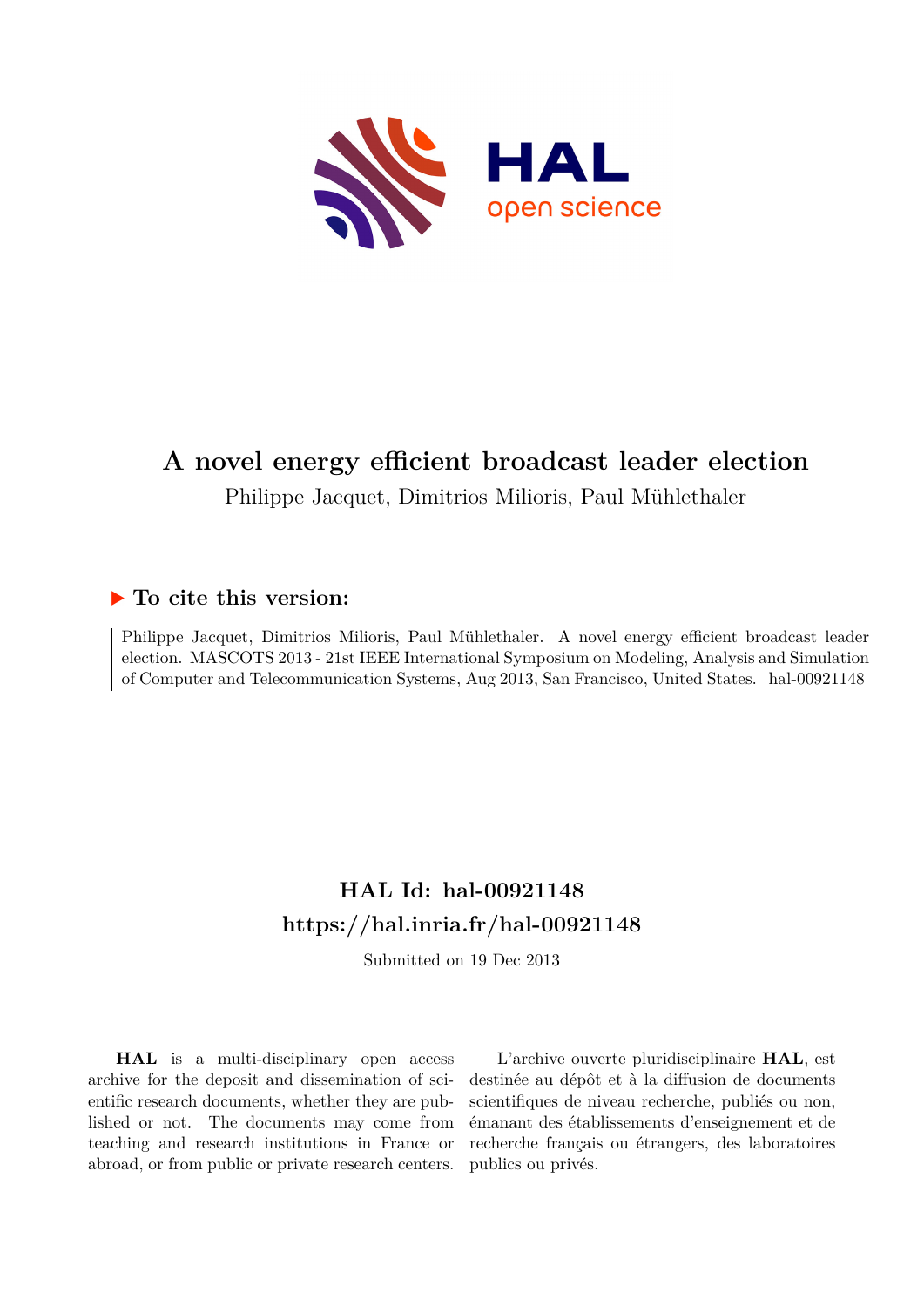# A novel energy efficient broadcast leader election

Philippe Jacquet and Dimitris Milioris Alcatel-Lucent Bell Labs Centre de Villarceaux 91620, Nozay, France Email: {philippe.jacquet, dimitrios.milioris}@alcatel-lucent.com

Paul Mühlethaler INRIA Paris-Rocquencourt BP 105. 78153 Le Chesnay Cedex Email: paul.muhlethaler@inria.fr

*Abstract*—We introduce a new algorithm to achieve a distributed leader election in a broadcast channel that is more efficient than the classic Part-and-Try algorithm. The algorithm has the adavantage of having a reduced overhead  $\log \log N$ rather than  $\log N$ . More importantly the algorithm has the a greatly reduced energy consumption since it requires  $O(N^{1/k})$ burst transmissions instead of  $O(N/k)$ , per election, k being a parameter depending on the physical properties of the medium of communication. The algorithm has interesting potential applications in wireless cognitive networking.

#### I. INTRODUCTION

Leader Election is the name given to a class of distributed algorithms that enable the random selection of one winner (the leader) among  $n \leq N$  contenders over a maximum population of  $N$  users [1] [6], [10]. Leader election algorithms have applications in telecommunication, distributed databases, *etc*, the key point being the characterization of the medium of communication. There are many possibilities in the characterization of the communication medium, the pioneering cases were specified over a *ring* network. Here we assume that the communication medium is of the *broadcast* type and is prone to collisions, this case being more suitable for wireless applications [2]. To simplify our presentation we assume that the time is slotted. A slot can be either

- empty, the slot does not contain any burst.
- collision, the slot contains at least two burst that are in collision and they are not decodable.
- successful, the slot contains a single burst without collision.

The principle of leader election in a collision network has numerous origins. To the best of our knowledge the first description of such leader election was in  $[2]$  where the n contenders transmit bursts in slots with probability  $\frac{1}{n}$  and the first successful transmission becomes the leader. This makes an  $O(1)$  time for election together with a  $O(1)$  global energy cost (to be defined later). Unfortunately to set up the probability of burst transmission, contenders need to be aware of their number, which requires a collision multiplicity estimator algorithm. If the estimate is too large, *e.g.* set at N the connected population size, then for small  $n$  the time for the election will be in  $O(N)$  with a global energy cost still in O(1). On the other hand, if the estimate is too small, *e.g.* set at 2, then the average time for the election increases to

 $\frac{1}{n}2^n$  with an average energy cost of  $O(2^n)$ . The *Part-and-Try* algorithm [3] does the multiplicity estimation and the election as well. It works as follows. Every contender has a fair coin. At the first slot every winner (*i.e.* those who tossed heads) transmits a burst that contains its identification. The losers (those who tossed tails) are listening during the slot and are eliminated if they hear the burst. For the second slot the contenders who have not been eliminated toss their coins again and repeat the process, which is repeated until a slot contain a successful burst. The transmitter of this last burst is the leader.

Many studies have been carried out on the Part-and-Try election process [4]. For example, the duration of the reduction phase, *i.e.* the phase between the first slot and the first collisionless slot (either empty or successful) is shown to be in average  $L_n = \log_2 n + O(1)$ . The number of surviving contenders of the reduction phase is  $r_n = O(1)$  (in fact close to  $\frac{1}{\log 2}$  and the remaining phase that achieves the leader election is also  $O(1)$ .

By *global* energy cost we mean the total cumulated cost of burst transmissions to get an election. This definition differs from the energy cost defined in [11] where only the energy cost of the winner, not the global energy cost which is more appropriate for wireless networks. To the author best knowledge, the leader election or the collision resolution algorithms have never been investigated under the total energy cost aspect. Considering the global energy cost, one thus must weight each burst with the number of actual transmitters in the slot. If 100 contenders transmit one burst in one slot, then the global energy cost of the slot is 100 burst. In this case the actual number of cumulated burst transmissions per election is on average equal to  $E_n = n + O(1)$ . It is clear that when n is of the order of several millions this becomes overwhelming. In particular, when considering a leader election in a wireless network, a burst transmission with such an energy would infer an interference range well beyond the area occupied by the network.

The main variant of the Part-and-Try election consists of introducing biased coin tossing. If  $q = 1 - p$  is probability of head, then the average duration of a reduction phase becomes  $L_n = \frac{\log n}{\log(\frac{1}{q})} + O(1)$  and the average number of surviving contenders becomes close to  $\frac{p}{q \log(\frac{1}{q})}$ . The latter diminishes when the former increases. Meanwhile the average global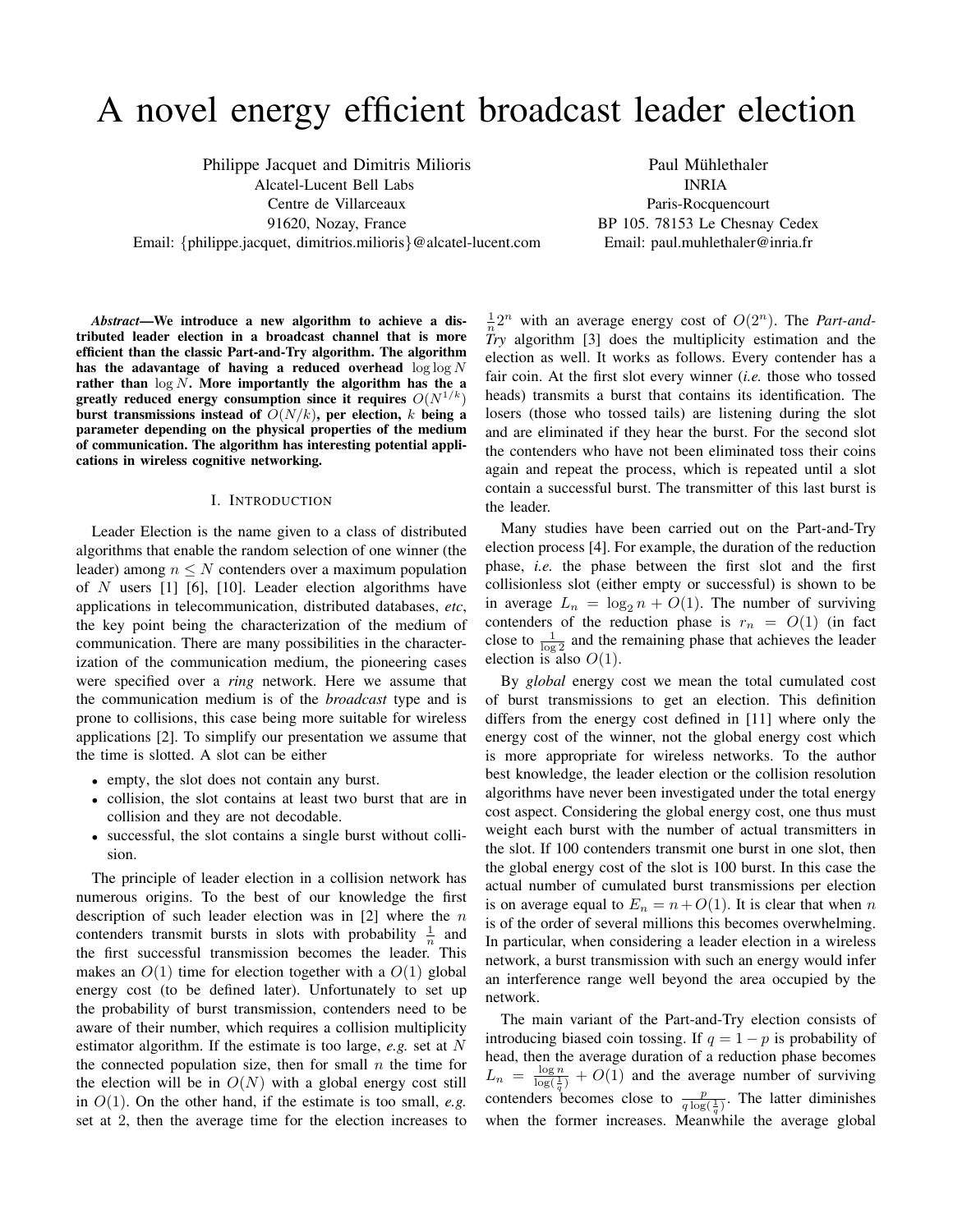energy skyrockets to  $\frac{q}{p}n + O(1)$  burst transmissions when  $p \rightarrow 0$ .

In this paper, we introduce a scheme, called *leader green election* (LGE) that reduces the reduction phase to  $L_n$  =  $O(k \log_k \log N)$  when N is the size of the network and  $k \geq 2$  is a parameter of the algorithm. More importantly the scheme reduces the actual global energy cost per election into  $E_n = O(N^{1/k} \log_k \log N)$ . The scheme is so efficient that it can be used in a repetitive way as the basis for the medium access scheme in cognitive WiFi networks. Figure 9 illustrates the average energy cost for the new algorithm versus the classic part and try algorithm. In fact we limit the description of our algorithm to the reduction phase, that we call election the phase. With this new wording an election phase can be either *successful* if the final burst is a success or *failed* if the final burst is a collision. When a failure occurs, the recommended procedure is to restart a new election phase and repeat until it is successful. The low and bounded residual collision rate would make this happen in  $O(1)$  time.

The LGE scheme seems inappropriate to be applied sensor networks. It needs a slot synchronization and full connectivity (at least toward an access point, thus not suitable for cluster head election). Most of the literature about energy saving in sensor networks [14], [15], [16], [17], [17], [18], [19] have concern with cluster organization in a multi-hop topology or with the introduction of technical twists in the physical layer.

The paper is organized as follows. In the next section we describe the LGE algorithm. Then in the following section we analyze the performance of the LGE algorithm. We split the performance section into two parts: one part devoted to the residual survivor collision rate, and the other part to the energy costs. In a separate section, we describe the application of LGA algorithm to a primary protocol in cognitive WiFi. We also devote a section to numerical simulations.

#### II. THE LGE ALGORITHM

As a generalization of the broadcast leader election, we assume that at the beginning of the election phase every contenders compute a binary election key. During the election phase (reduced to the reduction phase), every contender will schedule a burst transmission according to its election key. In short, if there is a zero on the  $i$ th bit of its election key, and assuming that the contender has survived the election phase until this ith slot, then the contender will transmit no burst during this slot, otherwise the contender (if surviving) will transmit a burst. For example the part and try leader election leads to the fact the election key of a contender is a (potentially) infinite sequence of i.id. bits with uniform distribution on  $\{0, 1\}$ .

For our new algorithm we assume that the broadcast medium has N connected users (assume  $N \approx 10^6$ ) and that the number of contenders  $n$  is always smaller or equal to N. We assume that the integer k is fixed (e.g.  $k = 10$ ) and that there exist a number  $L<sub>N</sub>$  function of N. We will have  $L_N = O(\log_k \log N)$  (for  $N = 10^6$ ,  $k = 10$  and we would have  $L_N = 3$ ). We also fix a number p between 0 and 1, used in all terminals, we assume that p is not close to one (*e.g.*)  $p = 0.02$ ).

For the rest of the paper we define the set of  $k$  binary super symbols  $A_k = \{B_0, \ldots, B_{k-1}\}.$  The super-symbol  $B_\ell$ , with  $\ell < k$ , is  $k - \ell - 1$  0's followed by a 1, or in short  $B_{\ell} = 0^{k-\ell-1}1.$ 

The election key of each contender is made up of  $L<sub>N</sub>$  supersymbols as follows. Every contending terminal independently select an integer  $X$  with a geometric distribution of probability rate p uniform for all terminals. We have  $P(X = m) = pq^m$ and  $P(X \ge m) = q^m$  with  $q = 1 - p$ . The key encoding is the following:

- If  $X \ge k^{L_N}$ , then  $S = B_{k-1} \cdots B_{k-1}$ ;
- otherwise S is the encoding in base k of X where  $B_0$ corresponds to 0,  $B_1$  corresponds to 1,  $B_\ell$  corresponds to  $\ell$ .

For example when  $X = 0$  then the election key is  $B_0 \cdots B_0$ , 1 in  $B_0 \cdots B_0 B_1$  and  $k^{L_N} - 1$  in  $B_{k-1} \cdots B_{k-1}$ . In short the key is equal to the encoding of min $\{X, k^{L_N} - 1\}$  in base k with the super alphabet.

Equivalently, that if  $S_{L_N} S_{L_N - 1} \cdots S_1$  are the  $L_N$  super symbol of the election key, then the  $S_j$  are independent for  $j \in \{1, \ldots, L_N\}$  and

$$
P(S_j = B_\ell) = q^{\ell k^{j-1}} \frac{1 - q^{k^{j-1}}}{1 - q^{k^j}} \tag{1}
$$

#### III. PERFORMANCE ANALYSIS

#### *A. LGE Collision rate*

In this section we investigate the probability that more than two contenders will survive the green election phase. We have the obvious lemma:

**Lemma 1.** *the survivor collision rate is smaller than*  $r_n - 1$ *where*  $r_n$  *is the average number of surviving contenders when the election phase starts with*  $n \leq N$  *contenders* 

We show in theorem 1 the bound

$$
r_n \le r_{1,n} + r_{2,n}
$$

where  $r_{1,n}$  is the average number of contenders that have selected  $X \geq k^{L_N}$ , and  $r_{2,n}$  the average number of contenders that have selected  $X = \overline{X}_n$  where  $\overline{X}_n$  is the maximum value of the random variables  $X$  selected by the  $n$  contenders.

**Lemma 2** (Overflow rate). *In the election phase with*  $n \leq N$ *contenders we have*

$$
r_{1,n} \le nq^{k^{L_N}}
$$

.

*Proof:* Each terminal has probability  $q^{k^{L_N}}$  of having its integer X greater than  $k^{L_N}$ .

Since  $q \leq e^{-p}$ , we notice that we only need  $L_N \geq$  $\log_k \left( \frac{1}{p} \log \frac{N}{\varepsilon} \right)$  in order to have the overflow rate smaller than ε.

Let  $J_n$  be the (random) set of contenders that have selected  $X\overline{X}_n$ . We have  $r_{2,n} = E(|J_n|)$ .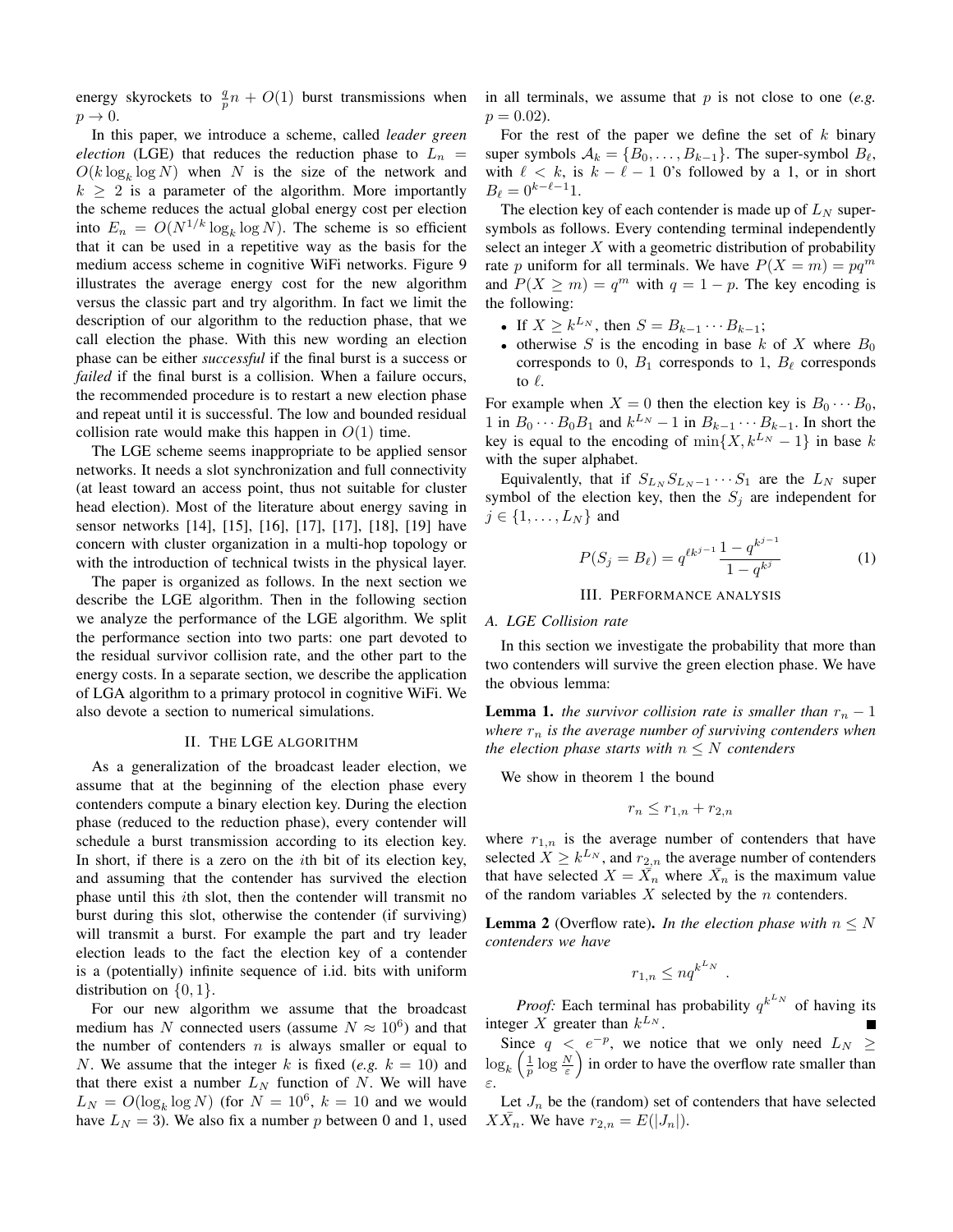Lemma 3. *We have the asymptotic evaluation:*

$$
r_{2,n} \leq \frac{-p}{q \log q} \sum_{m \in \mathbb{Z}} \Gamma\left(1 + \frac{2im\pi}{\log q}\right) n^{2im\pi/\log q} + O(n^{-1}).
$$

*Remark::* the terms in  $\Gamma\left(1 + \frac{2im\pi}{\log q}\right) n^{2im\pi/\log q}$  introduce a periodic contribution in  $\log n$  with period  $\log \frac{1}{q}$ . Using

the classic evaluation  $|\Gamma(x+iy)| = O(\exp(-\pi|y|/2))$ , when  $|y| \rightarrow \infty$ , we get the evaluation:

$$
r_{2,n} \le \frac{-p}{q \log q} + O\left(\exp(\frac{\pi^2}{\log q})\right) \tag{2}
$$

For  $p < 0.1$  the periodic contribution is less than  $10^{-40}$  and therefore the approximation  $r_{2,n} = \frac{-p}{q \log q} = 1 + p/2 + O(p^2)$ suffices when  $n$  is large.

*Proof:* We have  $r_{2,0} = 0$  and  $r_{2,1} = 1$ . Using classic combinatoric analysis [12] we have the recursion:

$$
r_{2,n} = np^n + \sum_{m>0} \binom{n}{m} q^m p^{n-m} r_{2,m} \tag{3}
$$

which basically states that either all the  $n$  surviving contenders have produced  $X = 0$  (with probability  $p^n$ ) or the process continues on  $X - 1$  with the m surviving contenders (with binomial probability  $\binom{n}{m} q^m p^{n-m}$ ). Introducing the Poisson generating function

$$
R_2(z) = \sum_n r_{2,n} \frac{z^n}{n!} e^{-z} , \qquad (4)
$$

we get the functional equation

$$
R_2(z) = pze^{-qz} + R(qz) , \qquad (5)
$$

and the explicit solution as an harmonic sum:

$$
R_2(z) = \sum_{m=0}^{m=\infty} pq^m z e^{-q^{m+1}z} . \tag{6}
$$

Therefore

$$
r_{2,n} = \sum_{m=0}^{m=\infty} pq^m n (1 - q^{m+1})^{n-1} . \tag{7}
$$

Taking the bound  $(1-x) \leq e^{-x}$  we get

$$
r_{2,n} \le R_2(n-1)(1+\frac{1}{n-1}) \ . \tag{8}
$$

In fact a more thorough analysis using depoissonization [8] would lead to the identity  $r_{2,n} = R_2(n)(1 + O(n^{-1}))$ .

To get the asymptotics of  $R_2(z)$  when  $z \to \infty$  we use the Mellin transform of the function  $ze^{-z}$  which is  $\int_0^\infty z^s e^{-z} dz = \Gamma(s+1)$ , where the classic Euler *Gamma* function is analytic for  $\Re(s) > -1$ . By virtue of the analysis of harmonic sums, the Mellin transform of function  $R_2(z)$  is:

$$
R_2^*(s) = \int_0^\infty z^{s-1} R_2(z) dz
$$
  
= 
$$
\sum_{m=0}^{m=\infty} \int_0^\infty p q^m z^s e^{-q^{m+1}z} dz
$$
  
= 
$$
\sum_{m=0}^{m=\infty} p q^{-s-1} q^{-ms} \Gamma(s+1)
$$
  
= 
$$
\frac{pq^{-s-1}}{1-q^{-s}} \Gamma(1+s) , \qquad (9)
$$

which is analytic for any complex number s such that  $-1 <$  $\Re(s)$  < 0. By reversing the Mellin transform we have

$$
R_2(z) = \frac{1}{2i\pi} \int_{\Re(s) = c} z^{-s} R_2^*(s) ds
$$

for all  $-1 < c < 0$ . By moving the integration line toward positive half plan we meet the simple poles of  $R^*(s)$  which are at  $s = \frac{2im\pi}{\log q}$  for  $m \in \mathbb{Z}$  with respective residues  $\frac{p}{q\log q}\Gamma\left(1+\frac{2im\pi}{\log q}\right)n^{2im\pi/\log q}.$ 

$$
R_2(z) = \sum_{m \in \mathbb{Z}} \Gamma\left(1 + \frac{2im\pi}{\log q}\right) z^{2im\pi/\log q} + \frac{1}{2i\pi} \int_{\Re(s) = M} z^{-s} R^*(s) ds \tag{10}
$$

for any  $M > 0$ .

*Remark::* We can show via a similar method an estimate of the distribution of  $|J_n|$ . We show that for any complex number t:

$$
E[e^{t|J_n|}] = \frac{\log(1 - pe^t)}{\log(1 - p)} + O(\frac{1}{n})
$$
  
+negligible periodic terms . (11)

Therefore all the moments are finite and bounded.

Theorem 1 (Collision rate). *The collision rate of the contention scheme is smaller than*

$$
Nq^{k^{L_N}} + \frac{-p}{q \log q} - 1 + O\left(\exp\left(\frac{\pi^2}{\log q}\right)\right) \tag{12}
$$

*Proof:* Assume there are *n* contenders. Let  $X_1, \ldots, X_n$ be respective values of their integer  $X$ . The winners of the contentions are those that either

• had their  $X > k^{L_N}$ ;

• or  $X = \overline{X}_n$ .

Therefore their number is smaller than  $N(1-p)^{k^L N} + \frac{-p}{q \log q}$ . Removing 1 (there is always a winner) gives an upper bound of the collision rate.

Clearly the collision rate can be made arbitrarily small by decreasing  $p$  and increasing  $L_N$  (but keeping it in  $\log_k \frac{1}{p} \log \frac{N}{\varepsilon}$ ). Figure 6 shows the actual value of  $r_n$  versus the upper bound for  $p = 0.02$ ,  $k = 10$  and  $L<sub>N</sub> = 3$ , for n from 1 to  $10^6$ .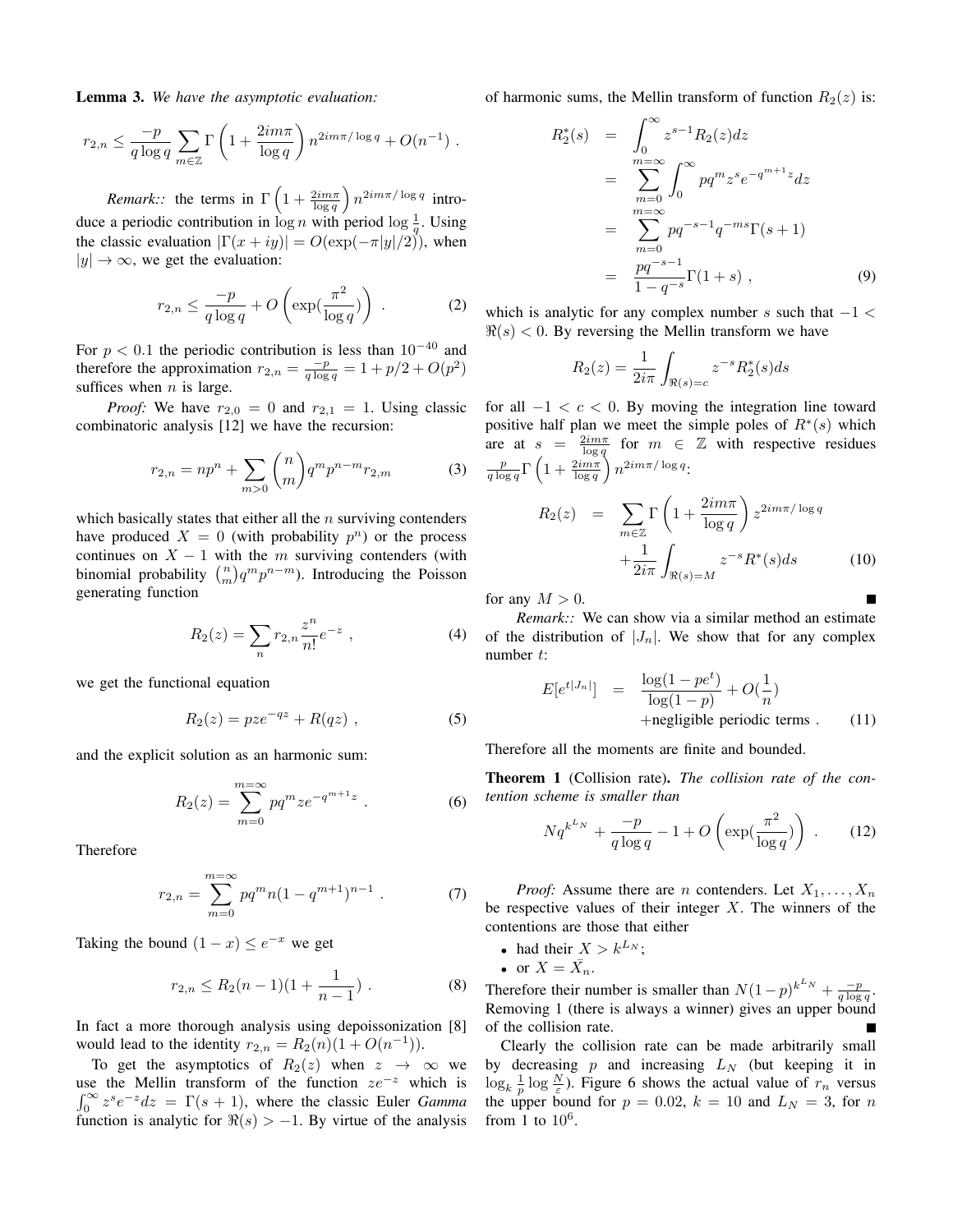

Fig. 1. Average global energy cost versus *n* from 1 to  $10^6$ , with  $k = 10$ ,  $q = 0.98$  and  $L_N = 3$ .

#### *B. LGE Energy Cost*

We denote by  $C(n)$  the global energy cost of an election with  $n$  contenders. Since the election may fail due to collision, the average energy cost per *successful* election  $E_n$  is larger than  $E(C(n))$ . To get an upper bound we have the following lemma:

#### Lemma 4. *We have the inequality:*

$$
E_n \le \frac{E(C(n))}{2 - r_n} \tag{13}
$$

*Proof:* If we consider an infinite sequence of elections with  $n$  contenders, it forms a sequence of i.i.d. elections. The quantity  $E_n$  is identical to the average cumulated energy cost between two successive succesful election. Let  $s_n$  be the probability that an election is successful, thus by virtue of the election renewal process we have the identity:

$$
E_n = \frac{E(C(n))}{s_n} \tag{14}
$$

П

Since  $s_n \geq 1 - (r_n - 1)$  the lemma is proven.

For the following we assume that  $q^{k^L N} = \Theta(N^{-1})$ , this is obtained with  $L_N = \log_k \frac{1}{p} \log \frac{N}{\varepsilon}$ . In the following we denote  $\overline{N} = q^{-k^L N}$  which is greater than N but still  $O(N)$ . In Figure 1 we display the global average energy cost of the LGE algorithm for  $p = 0.02$ ,  $k = 10$  and  $L<sub>N</sub> = 3$ . The next sections are devoted to the methodology to analytically derive these evaluations.

*1) Energy cost of the first super-symbol:* Let ℓ be an integer between 0 and  $k - 1$ . We suppose that there are  $n > 1$ contenders. We consider the first symbol of the election key. We denote by  $C_{\ell}(1, n)$  the number of contenders which have  $B_{\ell}$  as the first symbol and which *actually* transmit their first burst. We actually have  $C_{\ell}(1, n) = 0$  when

- there are no contenders whose first symbol is  $B_{\ell}$ , or
- there are contenders whose first symbol is  $B_{\ell'}$  for some  $\ell' > \ell$ .

**Theorem 2.** *The average value of*  $C_{\ell}(1, n)$ *) satisfies* 

$$
E(C_{\ell}(1,n)) = np_{\ell}q_{\ell}^{n-1}
$$
\n(15)

*with*

$$
\begin{cases}\n p_{k-1} = \frac{1}{\bar{N}^{(k-1)/k}} & q_{k-1} = 1, \text{ when } \ell < k - 1: \\
 p_{\ell} = \frac{1}{\bar{N}^{\ell/k}} - \frac{1}{\bar{N}^{(\ell+1)/k}} & q_{\ell} = 1 - \frac{1}{\bar{N}^{(\ell+1)/k}}.\n\end{cases} (16)
$$

*Proof:* We suppose that there are n contenders,  $n \leq N$ . We concentrate on the first pulse, since for the other pulse the number of actual transmitters can only decrease. We first concentrate on the highest super-symbol  $B_{k-1}$ . The condition that a node has its first super-symbol equal to  $B_{k-1}$  is that

$$
X \ge (1 - \frac{1}{k})k^{L_N} \tag{17}
$$

The probability of such an event  $p_{k-1}$  satisfies

$$
p_{k-1} = q^{(1-\frac{1}{k})k^{L_N}} = \frac{1}{\bar{N}^{1-1/k}} . \tag{18}
$$

Therefore the average number of actual transmitters of symbol  $B_{k-1}$  satisfies t

$$
E(C_{k-1}(1,n)) = np_{k-1} \le Np_{k-1} \le \frac{N}{N} \bar{N}^{1/k} . \tag{19}
$$

We now turn our attention to super-symbol  $B_{k-2}$ . The condition that the super-symbol  $B_{k-2}$  is actually emitted is that

$$
(1 - \frac{2}{k})k^{L_N} \le \bar{X}_n < (1 - \frac{1}{k})k^{L_N} \tag{20}
$$

The probability that  $X < (1 - \frac{1}{k})k^{L_N}$  is  $q_{k-2}^n$  with

$$
q_{k-2} = 1 - q^{(1 - \frac{1}{k})k^{L_N}} = 1 - \frac{1}{\bar{N}^{1 - 1/k}}.
$$
 (21)

Given  $\bar{X}_n < (1 - \frac{1}{k})k^{L_N}$  the conditional probability that a terminal transmits  $B_{k-2}$ , *i.e.* that  $(1 - \frac{2}{k}) \le X < (1 - \frac{1}{k})k^{L_N}$ is equal to  $\frac{p_{k-2}}{q_{k-2}}$  with

$$
p_{k-2} = q^{(1-\frac{2}{k})k^{L_N}} - q^{(1-\frac{1}{k})k^{L_N}} = \frac{1}{\bar{N}^{1-2/k}} - \frac{1}{\bar{N}^{1-1/k}}.
$$

Therefore the average number of terminals which actually transmit the super-symbol  $B_{k-2}$  is equal to  $np_{k-2}q_{k-2}^{n-1}$ . Concerning further super-symbol  $B_{\ell}$ , with  $\ell < k - 1$  the average number of transmitters is  $np_{\ell}q_{\ell}^{n-1}$  with

$$
p_{\ell} = \frac{1}{\bar{N}^{1-\frac{k-\ell}{k}}} - \frac{1}{\bar{N}^{1-\frac{k-\ell-1}{k}}} \tag{22}
$$

$$
q_{\ell} = 1 - \frac{1}{\bar{N}^{1 - \frac{k - \ell - 1}{k}}} \,. \tag{23}
$$

and like for  $\ell = k - 2$ , the average number of symbol  $B_{\ell}$ transmitters is equal to  $np_{\ell}q_{\ell}^{n-1}$ .

Theorem 3. *Let* ℓ < k*, the average number of contenders transmitting* B<sup>ℓ</sup> *as the first burst satisfies*

$$
\begin{cases}\nE(C_{k-1}(1,n)) \leq \frac{N}{N} \bar{N}^{1/k}, \text{ when } \ell < k-1: \\
E(C_{\ell}(1,n)) \leq \frac{1}{e} \bar{N}^{1/k}.\n\end{cases} \tag{24}
$$

*Proof:* Indeed  $E(C_{\ell}(1, n)) = np_{\ell}q_{\ell}^{n-1}$ . The special case  $\ell = k - 1$  is immediate. Let for  $g(x) = xe^{-x}x$  for a real number x. For  $\ell < k - 1$  we have

$$
n p_{\ell} q_{\ell}^{n-1} \leq (\bar{N}^{1/k} - 1) \frac{n}{\bar{N}^{(\ell+1)/k}} \exp(-\frac{n-1}{\bar{N}^{(\ell+1)/k}}) \n\leq \bar{N}^{1/k} (1 - \frac{1}{\bar{N}^{1/k}}) \exp(\frac{1}{\bar{N}^{(\ell+1)/k}}) g\left(\frac{n}{\bar{N}^{(\ell+1)/k}}\right) \n\leq \bar{N}^{1/k} \exp((\frac{1}{\bar{N}^{(\ell+1)/k}} - \frac{1}{\bar{N}^{1/k}}) g\left(\frac{n}{\bar{N}^{(\ell+1)/k}}\right) \n\leq \bar{N}^{1/k} g\left(\frac{n}{\bar{N}^{(\ell+1)/k}}\right).
$$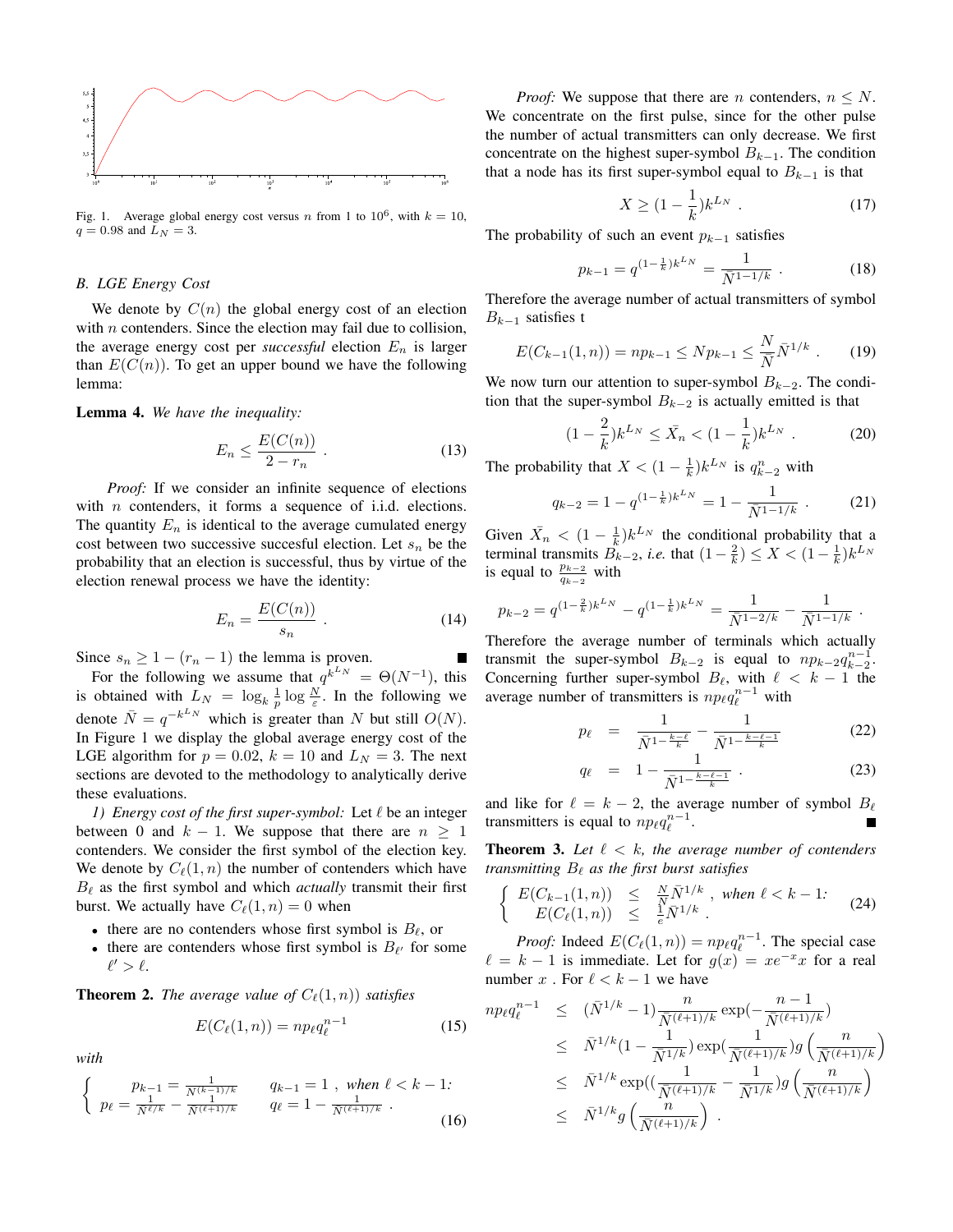

Fig. 2.  $E(C_{\ell}(1, n))$  as a function of n (semilog plot). From left to right, different colors, for super-symbols  $B_0$ ,  $B_1$ ,  $B_2$ ,  $B_3$ ,  $B_4$ ,  $B_5$ ,  $B_6$ ,  $B_7$ ,  $B_8$ and  $B_9$  when  $k = 10$ ,  $q = 0.98$  and  $L_N = 3$ .

Since  $\max_{x\geq 0} \{g(x)\} = \frac{1}{e}$  the theorem is proven.

Figure 2 shows the quantities  $E(C_{\ell}(1, n)$  for  $\ell = 0, \ldots, 9$ with *n* ranging from 1 to 10<sup>6</sup>. We assume  $q = 0.98$ ,  $k = 10$ and  $L_N = 3$ , thus  $\overline{N} = 5.941885894 \times 10^8$ . When *n* is small, say  $n \leq 50$ , the first super-symbol transmitted is most likely to be  $B_0$  corresponding to the weakest preambles, beyond  $n > 50$ it would be  $B_1$ , then  $B_2$ , *etc*. We display the average number of transmitters with respect to the 10 different super-symbols  $B_{\ell}$  with plots of different colors, ranked from left to right with decreasing  $\ell$ . Notice that the numbers for  $B_2$  and  $B_1$  are smaller and almost unnoticeable for  $B_0$ , since  $N \gg N$ .

Theorem 4. *Let* t *be a complex number, we have the identity:*

$$
E(e^{tC_{\ell}(1,n)}) = 1 - q_{\ell}^{n} + (q_{\ell} - p_{\ell} + p_{\ell}e^{t})^{n} . \qquad (25)
$$

*Consequently the moments are computable and in particular*

$$
var(C_{\ell}(1,n)) = O(\bar{N}^{2/k}) . \qquad (26)
$$

*Proof:* The expression comes from the fact that  $C_{\ell}(n)$  is a compound Bernoulli variable:

- with probability  $1 q_\ell^n$  it is zero;
- with probability  $q_\ell^n$  it is a Bernoulli trial over n elements with individual probability  $\frac{p_\ell}{q_\ell}$ .

The second moment satisfies:

$$
E((C_{\ell}(1, n))^{2}) = n(n - 1)p_{\ell}^{2}q_{\ell}^{n-2} + np_{\ell}q_{\ell}^{n-1}
$$
  
\n
$$
\leq n^{2}p_{\ell}^{2}q_{\ell}^{n-2}
$$
  
\n
$$
\leq \left(\frac{n}{\bar{N}^{\frac{\ell+1}{k}}}\right)^{2}(\bar{N}^{\frac{1}{k}} - 1)^{2} \exp(-\frac{n-2}{\bar{N}^{\frac{\ell+1}{k}}})
$$
  
\n
$$
\leq \bar{N}^{\frac{2}{k}}g_{2}\left(\frac{n}{\bar{N}^{\frac{\ell+1}{k}}}\right)
$$

with  $g_2(x) = x^2 e^{-x}$ . Since  $\max_{x \ge 0} \{g_2(x)\} = 2e^{-\sqrt{2}}$ , we have √

$$
E((C_{\ell}(1,n))^2) \le 2e^{-\sqrt{2}}\bar{N}^{\frac{2}{k}}.
$$
 (27)

The variance has the expression:

$$
\text{var}(C_{\ell}(1,n)) = np_{\ell}q_{\ell}^{n-1} - np_{\ell}^{2}q_{\ell}^{n-2} + n^{2}p_{\ell}^{2}(q_{\ell}^{n-2} - q_{\ell}^{2n-2}),
$$
\n(28)

and we have  $var(C_\ell(1,n)) = O(N^{2/k})$ .

In Figure 3 we display the exact theoretical standard deviation of the number of transmitters on the first pulse for  $n$ varying from 1 to  $10^6$ . Notice that the standard deviation is larger than the mean by a factor of around 2.



Fig. 3. Theoretical standard deviation  $\sqrt{\text{var}(C_\ell(1,n))}$  versus n from 1 to  $10^6$  (semilog plot). From left to right, different colors, for super-symbols  $B_0$ ,  $B_1, B_2, B_3, B_4, B_5, B_6, B_7, B_8$  and  $B_9$  when  $k = 10, q = 0.98$  and  $L_N = 3$ .

*2) Energy cost of the first burst:* We now look at the number of actual transmitter  $C(1, n)$  of their first burst regardless of the symbol. Since the actual transmission of the first pulse of the preamble sequence can only be on the lexicographical largest symbol  $B_\ell$  over all the preamble sequence in competition,  $C(1, n) = \sum_{\ell} C_{\ell}(1, n)$ .

Theorem 5. *Starting an election over* n *contenders, the average number of the contenders that actually transmit their first burst satisfies the inequality*

$$
E(C(1, n)) \le \frac{n}{n-1} (\bar{N}^{1/k} - 1) \frac{k}{\log \bar{N}} (A(k, \bar{N}) + \bar{N}^{1/k} r_{1,n})
$$
\n(29)

*with*

$$
A(k,\bar{N}) = \sum_{m \in \mathbb{Z}} \left| \Gamma(1 + \frac{2ikm\pi}{\log \bar{N}}) \right| \tag{30}
$$

*Proof:* We start with some straighforward analytical bounds. For  $\ell < k - 1$  we already know that we have

$$
n p_{\ell} q_{\ell}^{n-1} \leq (\bar{N}^{1/k} - 1) \frac{n}{n-1} g\left(\frac{n-1}{\bar{N}^{(\ell+1)/k}}\right) \ . \tag{31}
$$

The case  $\ell = k - 1$  is specific since it gives  $np_{k-1}$  $\frac{n}{\bar{N}^{(k-1)/k}} = \bar{N}^{1/k} r_{1,n}$ . Therefore

$$
E(C(1, n)) - \bar{N}^{1/k} r_{1,n} \leq (\bar{N}^{1/k} - 1) \frac{n}{n-1} \sum_{\ell=1}^{k-1} g(\frac{n-1}{\bar{N}^{\ell/k}}) \leq (\bar{N}^{1/k} - 1) \frac{n}{n-1} \sum_{\ell \in \mathbb{Z}} g(\frac{n-1}{\bar{N}^{\ell/k}}).
$$

Let  $G(x) = \sum_{\ell \in \mathbb{Z}} g(\frac{x}{N^{\ell/k}})$ . It turns out that  $G(e^x)$  is periodic of period  $\frac{1}{k} \log N$ . Using the Fourier transform:

$$
G(e^x) = \sum_{m \in \mathbb{Z}} \gamma_m e^{2imk\pi x/\log \bar{N}}, \qquad (32)
$$

.

with

$$
\gamma_m = \frac{k}{\log \bar{N}} \int_0^{\frac{1}{k} \log \bar{N}} G(e^x) e^{2i\pi mkx/\log \bar{N}} dx
$$
  
\n
$$
= \frac{k}{\log \bar{N}} \sum_{\ell \in \mathbb{Z}} \int_{\bar{N}^{\ell/k}}^{\bar{N}^{(\ell+1)/k}} g(y) y^{2i\pi mkx/\log \bar{N}} dy
$$
  
\n
$$
= \frac{k}{\log \bar{N}} \int_0^\infty g(y) y^{2i\pi mkx/\log \bar{N}} dy = \Gamma \left( 1 + \frac{2i\pi mk}{\log \bar{N}} \right)
$$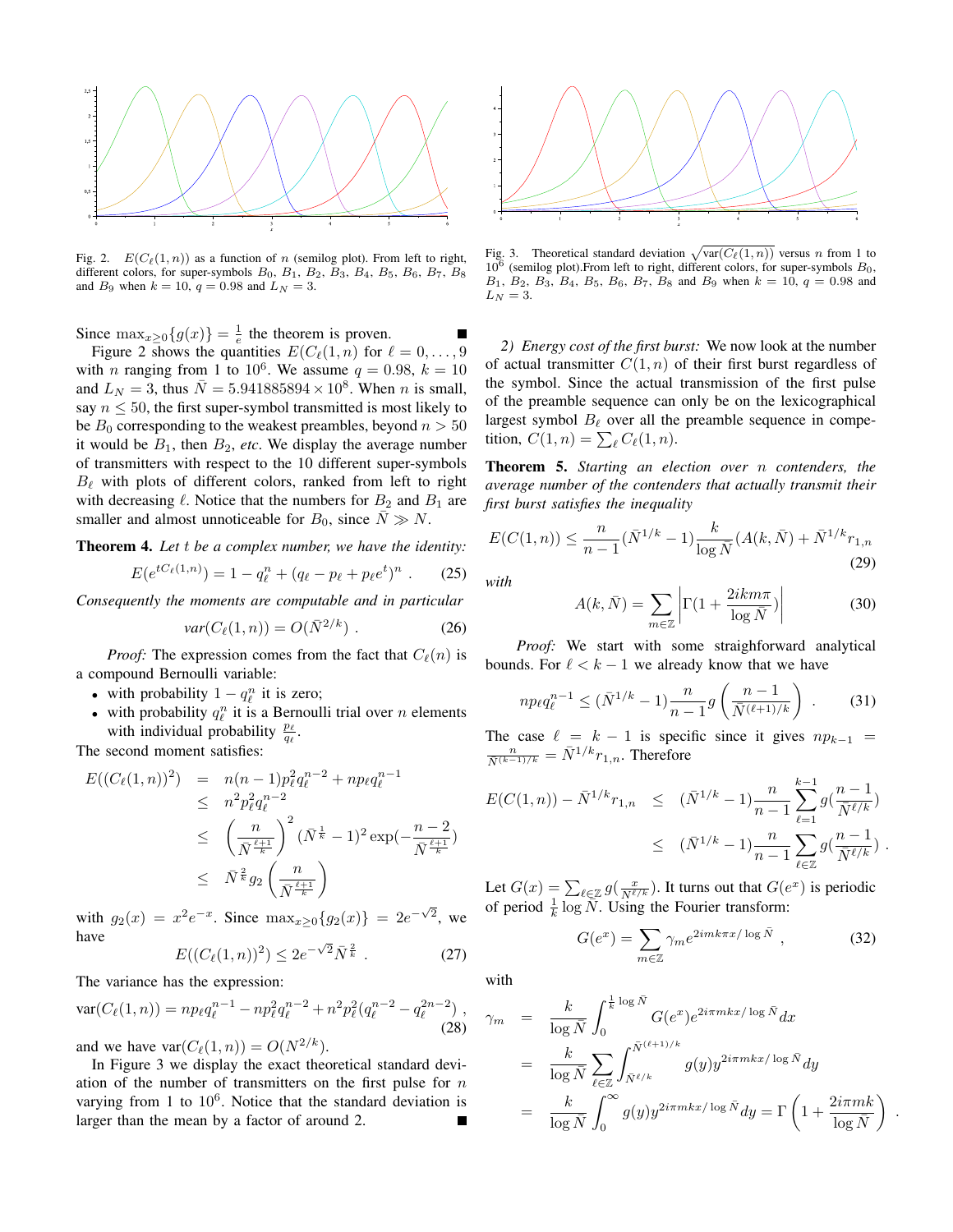

Fig. 4. First burst emitters. Theoretical  $E(C(1, n))$  versus the number of initial contenders n (semilog plot). Exact theoretical (brown), function  $(\bar{N}^{1/k} - 1) \frac{k}{\log N} G(n)$  (green), quantity  $(\bar{N}^{1/k} - 1) \frac{k}{\log N} A(k, \bar{N})$  for  $k = 10$  and  $\ddot{L}_N = 3$ .

we get

$$
G(x) = \sum_{m \in \mathbb{Z}} \frac{k}{\log \bar{N}} x^{2ikm\pi/\log \bar{N}} \Gamma\left(1 + \frac{2ikm\pi}{\log \bar{N}}\right) \tag{33}
$$

and the bound  $|G(x)| \leq \frac{k}{\log N} A(k, \overline{N})$  naturally appears. This terminates the proof. Figure 4 displays the various bounds versus actual  $E(C(1, n))$ . The display does not match with the upper bound for low value of *n* since the factor  $\frac{n}{n-1}$  is omitted.

Theorem 6. *Let* t *be a complex number. The quantity*  $E(e^{tC(1,n)})$  satisfies the identity:

$$
E(e^{tC(1,n)}) = \sum_{\ell=0}^{\ell=k-1} (q_{\ell} - p_{\ell} + p_{\ell}e^t)^n - (q_{\ell} - p_{\ell})^n . \quad (34)
$$

*and all the moments are computable. In particular*  $var(C(1, n)) = O(N^{2/k}).$ 

*Proof:* We know that  $C(1, n) = \sum_{\ell=0}^{k-1} C_{\ell}(1, n)$  but since always  $C(1, n) \geq 1$  and there are never more than one  $C_\ell(1,n) \neq 0$ , we have

$$
E(e^{tC(1,n)}) = \sum_{\ell=0}^{\ell=k-1} E(e^{tC_{\ell}(1,n)} \min\{1, C_{\ell}(1,n)\})
$$
 (35)

since  $\min\{1, C_\ell(1, n)\}\$  = 1 if  $C_\ell(1, n) \ge 1$  and 0 otherwise. We have

$$
E(e^{tC_{\ell}(1,n)}\min\{1,C_{\ell}(1,n)\}) = (q_{\ell}-p_{\ell}+p_{\ell}e^{t})^{n}-(q_{\ell}-p_{\ell})^{n}
$$
\n(36)

which terminates the proof of the identity. Incidentally we notice for  $\ell \geq 1$   $q_{\ell} - p_{\ell} = q_{\ell-1}$ . The result on thew variance comes from the fact that

$$
E((C(1, n))^2) = \sum_{\ell=0}^{k-1} E((C_{\ell}(1, n))^2)
$$
 (37)

and that  $E((C_{\ell}(1,n))^2) = O(N^{2/k})$ . See the illustration in figure 14.



Fig. 5. Theoretical  $E(C(1, n))$  (red),  $E(C(2, n))$  (green) and  $E(C(3, n))$ (brown) versus *n* from 1 to  $10^6$ , with  $k = 10$ ,  $q = 0.98$  and  $L<sub>N</sub> = 3$ .



Fig. 6. Theoretical  $r_n - 1 = E(C(L_N, n)) - 1$  (green) and upper bound  $r_{1,n}+r_{2,n}-1$  versus *n* from 1 to  $10^6$ , with  $k = 10$ ,  $q = 0.98$  and  $L_N = 3$ .

*3) Cumulated energy cost per election phase:* Let j be an integer between 1 and  $L_N$ , we denote by  $C(j, n)$  the actual number of survivors that actually transmit their *j*th burst, given that the election started with  $n \leq N$  contenders. We know that  $C(i, n) \leq C(i, n)$  in distribution when  $j \geq i$ . We have the additional estimate that basically illustrates that  $E(C(j, n)) =$  $O(N^{1/k^j}).$ 

**Theorem 7.** We have  $E(C(n)) = \sum_{j=1}^{L_N} E(C(j, n))$  with:

$$
E(C(j,n)) \le \frac{n}{n-1} (\bar{N}^{1/k^j} - 1) \frac{k^j}{\log \bar{N}} A_j(k, \bar{N}) + \bar{N}^{1/k^j} r_{1,n}
$$
\n(38)

*with*

$$
A_j(k,\bar{N}) = \sum_{m \in \mathbb{Z}} \left| \Gamma(1 + \frac{2ik^j m \pi}{\log \bar{N}}) \right| \,. \tag{39}
$$

Notice that  $(\bar{N}^{1/k^j} - 1) \frac{k^j}{\log \bar{N}} \to 1$  when  $j \to \infty$ .

*Proof:* The proof is the same as the previous proofs with the difference that we have to consider the super alphabet  $(\mathcal{A}_k)^j$  instead of  $\mathcal{A}_k$  to support the j first super-symbols of the election key:  $S_{L_N} \cdots S_{L_N - j+1}$ . Therefore it suffices to replace all instances of k by  $k<sup>j</sup>$  in the analysis.

Figure 5 shows the different values of  $E(C(i, n))$ , notice that  $E(C(L_N, n) = r_n$  the residual collision rate of the survivors. Figure 6 shows  $r_n - 1 = C(L_N, n)$  with the theoretical upper bound  $r_{1,n} + r_{2,n} - 1$ . Г

#### *C. Performance generalization*

The above methodology allows us to extend our analysis to cases where  $L<sub>N</sub>$  is larger or smaller than 3, or when p is larger or smaller than 0.02. In Figure 7 we display the upper bound of the collision rate for different values of  $p$  and  $L<sub>N</sub>$  for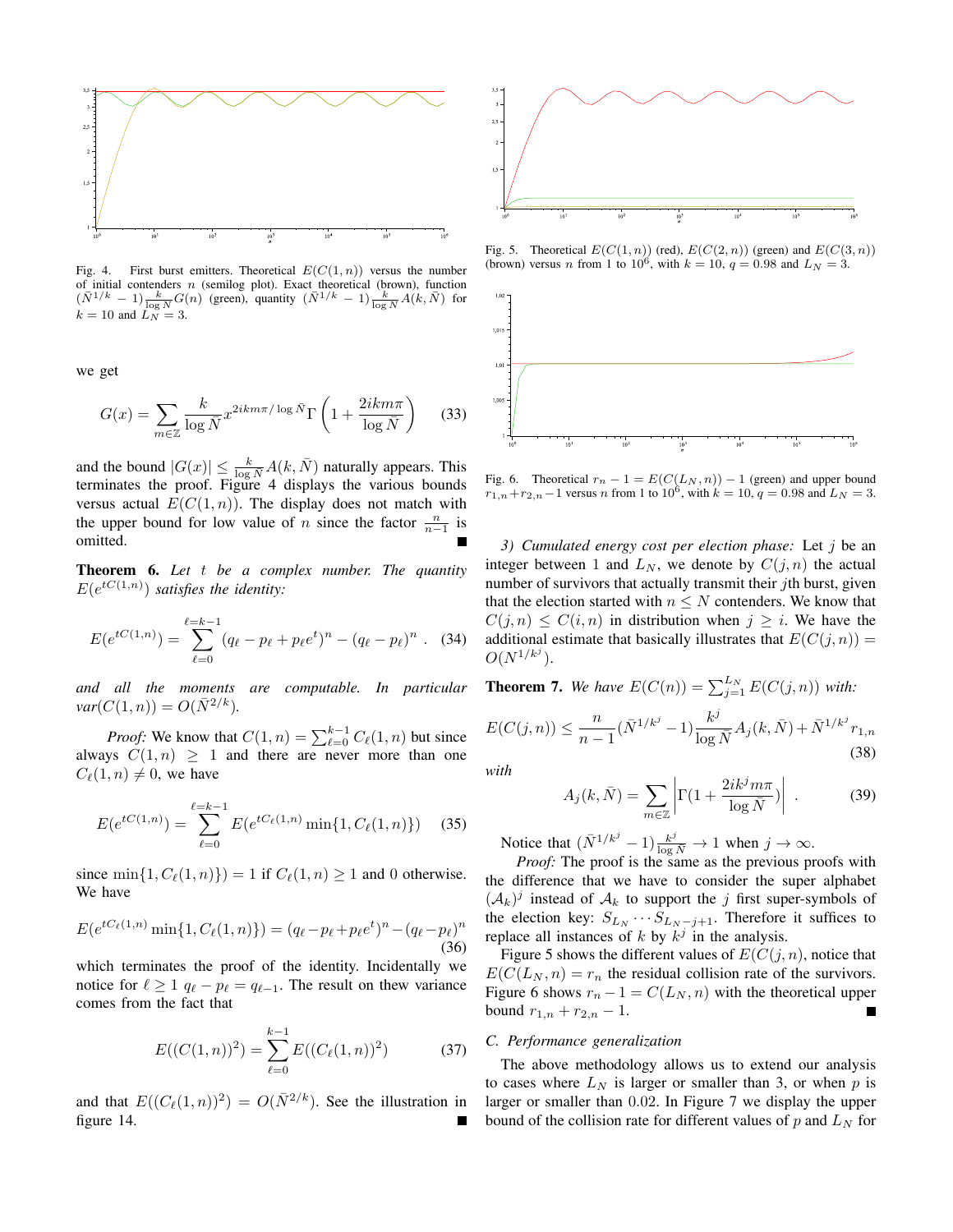

Fig. 7. Theoretical upper bounds of collision rates for  $k = 10$  and  $n = 10^6$ versus p. From right to left  $L<sub>N</sub> = 2, 3, 4, 5$ .



Fig. 8. Theoretical upper bounds of energy costs for  $k = 10$  and  $n = 10^6$ versus p. From right to left  $L_N = 2, 3, 4, 5$ .

 $k = 10$  and t $n = 10^6$ . Figure 8 displays the average energy cost in the same conditions. In both case we use the tight upper bounds obtained in previous sections, since the exact formulas would be difficult to handle (for  $L<sub>N</sub> = 5$  we would need to handle  $10^5$  terms).

The sharp shapes in both figures (most dramatic for the energy costs) come from the fact that when  $p$  decreases both  $r_n$  and  $E(C(n))$  jumps since the probability that individual random variable X exceeds  $k^{L_N}$  tends to 1, and therefore  $r_n \to n$  and  $E(C(n)) \to kn$ .

Indeed when  $n$  and  $L_N$  are large we have the equivalence

$$
E(C(n)) \sim (q^{-k^{L_N - 1}} - 1) \frac{1}{k^{L_N - 1} \log \frac{1}{q}} + nq^{k^{L_N}}.
$$
 (40)

Noting  $y = k^{L_N - 1} \log \frac{1}{q}$  the formula becomes  $\frac{e^x - 1}{x} + n e^{-kx}$ . It is optimized on  $x = \frac{\log kn}{k+1} (1 + O(\frac{1}{\log_k \log n}))$  thus  $L_N =$  $O(\log_k \log n)$  and

$$
E(C(n)) = (nO(\log n))^{1/(k+1)} . \tag{41}
$$

For example for  $n = 10^{12}$  the minimum is attained with  $x \approx 2.853$  and  $E(C(n)) \approx 6.134$ . This can be achieved with  $L = 3$  and  $p \approx 2.853.10^{-2}$ . In fact exact computation shows  $E(C(n)) \approx 15.07$  since the convergence in  $\frac{1}{\log_k \log n}$  is very slow.

#### IV. LGE IN COGNITIVE WIFI

One of the applications of green election is for wireless collision algorithms in particular in cognitive wireless networks where the secondary network is WiFi IEEE 802.11 [7]. Since the green election is low energy consuming, it can be used as a systematic and repetitive medium access control that will naturally prevail over the WiFi CSMA scheme.

The objective is to enable the primary user of a cognitive network to use bursty access to the medium so that any primary burst will be separated by a time interval smaller than the standard time spacing (DIFS) in WiFi. That way the primary user will pre-empt the use of the network by secondary WiFi user. The pre-emption will be active as long as there is primary traffic. In the absence of primary traffic, no burst is transmitted and the secondary WiFi traffic takes the medium.

In [13] we describe a scheme where primary devices transmit a preamble signals of bursts before transmitting their packet. This preamble or so-called "comb" is made up of onoff transmissions in mini time slot times. A terminal consider that a mini slot is "on" if it transmits a burst during it. The time-slot is "off" if it does not transmit a burst and instead listens to the channel. The contention algorithm is such that if a terminal detects a burst transmitted by another terminal during one of its own off periods, then it immediately aborts its preamble transmission and defers for the next contention phase. The detection of bursts come by simply tracking the energy level on the carrier. There is a mapping between the bursty preambles and binary sequences, by just reading an off period as a 0, and an on period as a 1. The winners of the contention are the terminals which have the largest preamble sequence in lexicographic order. In the rest of the paper we assume that there are N nodes in the network.

In order to make the bursty preamble pre-empt any secondary network operating under WiFi, the preamble binary sequences must be such that bursts are never separated by more than  $k$  mini-slots. The integer  $k$  is the ratio between the wifi DIFS slot interval and the mini-slot duration. We assume that  $k$  is of the order of 10. In [13] we introduce a scheme where nodes' preamble sequences are mapped from their identification numbers translated into the super-alphabet  $A_k = \{B_0, B_1, \ldots, B_k\}$ . It turns out that the length of the preamble must be in  $log N$ . The major issue with the scheme described in  $[13]$  is that when all the N nodes contend in the same resolution epoch, then the first symbol of the preamble, which is likely  $B_{k-1}$  must be simultaneously transmitted by around  $\frac{N}{k}$  nodes<sup>1</sup>. If  $N = 10^6$  the increase in power would be of 50 dB, consequently the first slot would create interference far beyond the individual radio range of the nodes, and therefore damage the communication well ouside this range. If we assume that the attenuation factor of wave propagation is 2, then the instantaneous interference radius will be around 1, 000

<sup>&</sup>lt;sup>1</sup>In fact, it is larger, since the optimal ID translation is when the symbol  $B_{\ell}$  is affected with probability  $\rho^{\ell+1}$  where  $\rho$  satisfies  $\sum_{\ell \leq k} \rho^{1+\ell} = 1$ , therefore  $\rho > \frac{1}{k}$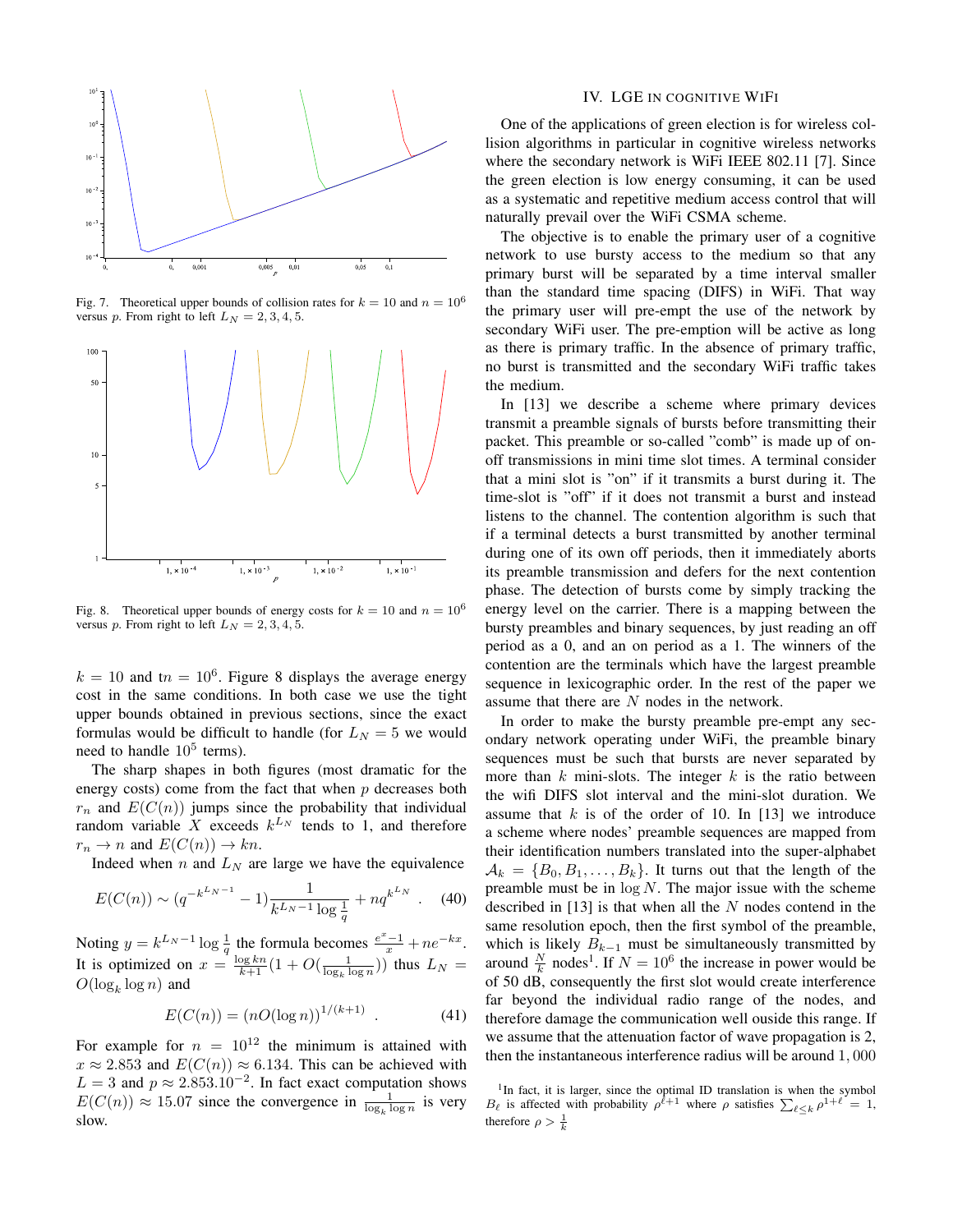times the individual radio range, *i.e.* for a 100 m individual radio range the interference range could be 100 km which is not acceptable. Furthermore nodes will transmit their first symbols 50, 000 ( $\frac{N}{2k}$ ) times on average per packet. The second pulse would be transmitted in average  $5,000$  times, the  $m$ pulse  $\frac{N}{2k^m}$  times. This would incur a cost in energy of several orders of magnitude greater than the transmission cost of the packet itself.

In fact making all preamble sequences different is quite an unnecessary requirement. In theory, there is no need to guarantee in theory a collision-free contention scheme, since there is always an incompressible loss rate due to the random nature of radio. Therefore we can use the broadcast green leader election and achive an arbitrary close to 0 collision rate (in theory, omitting radio noise). If a collision occurs, then the terminals involved will simply retransmit in the next contending phase. The low collision rate guarantees a successful transmission in, on average, a very small number of retries. Furthermore the scheme has the very interesting property that the average number of simultaneous transmitters of a signaling burst is smaller than  $O(N^{1/k})$ . For  $k = 10$ and  $N = 10^6$  this would give an 1 average of 4 at most, making a signal increase of 6 dB per burst, well in the limit of a classic random fading. With attenuation factor 2, the interference range would only double occasionally. On the energy saving plan, a node would not need to transmit more, in average, than 4 (in length,  $N^{1/k}$ ) times each pulse before transmitting its own packet.

For the numerical experimentation (next section) we have considered that the bound  $N = 10^6$  is well absorbed by a green election with  $L<sub>N</sub> = 3$  super-symbols, and probability  $p = 0.02$ . In this case the residual collision rate is around 10−<sup>2</sup> , with an average burst transmission cost around 5.6. However the energy cost should also include the cost of the packet transmitted in a collision, *i.e.* a cost of 10−<sup>2</sup> extra cost on a packet transmission cost unit.

We also study the case of cognitive WIFI with an access point. We assume that the transmissions from the access point to all the nodes are perfect but we nevertheless assume that node-to-node transmissions may fail with a probability  $ρ$ . This correspond to the case where some nodes may be hidden from each other, *i.e.* they are only connected via the access point. If this probability is independent for each pair of nodes then we are in a random graph model [9]. Such situation may lead to a loss of synchronisation between nodes and the failure of the selection process. To overcome this problem the access point will send a burst to reinforce the burst received from the nodes. We assume that this will ensure the correct synchronisation of the nodes except for the nodes having the supersymbol  $B_k$ when the access point has reinforced the super symbol  $B_{k+1}$ . For these nodes synchronisation will be achieved again after the access point has spotted sending its burst on the next super symbol. An example of this situation is given in Figure 15.

If one considers that the limitation on  $N = 10^6$  is somewhat of artificial, the scheme can easily be extended to  $N = 10^{12}$ terminals but with  $p = 0.02853$  instead of  $p = 0.02$  since the



Fig. 9. Theoretical average global energy cost for green leader election (green) versus classic election (red) as a function of  $n$ .



Fig. 10. Theoretical average global energy cost for green leader election versus probability p for  $n = 10^6$  (red) classic election (red),  $n = 10^{12}$ (green),  $n = 10^{18}$  (brown).

scheme is very sensitive to the tuning of this parameter. The energy cost would be 15.07 burst units per election phase and the collision rate bounded by 0.28. Figure 10 display the average energy cost versus parameter p for  $n = 10^6, 10^{12}, 10^{18}$ , although the latter values are highly irrealistic in the near future.

#### V. NUMERICAL AND EXPERIMENTAL RESULTS

We set  $p = 0.02$  and  $k = 10$ . We target  $N = 10^6$  and therefore fix  $L_N = 3$ . We have  $\overline{N} = 5.941885894 \times 10^8$ . The collision rate is bounded by 0.012. We also have  $\bar{N}^{1/10}$  = 7.540366074 and  $\frac{1}{e}N^{1/10} = 2.773945658$  the theoretical maximal average number of transmitters per individual supersymbol.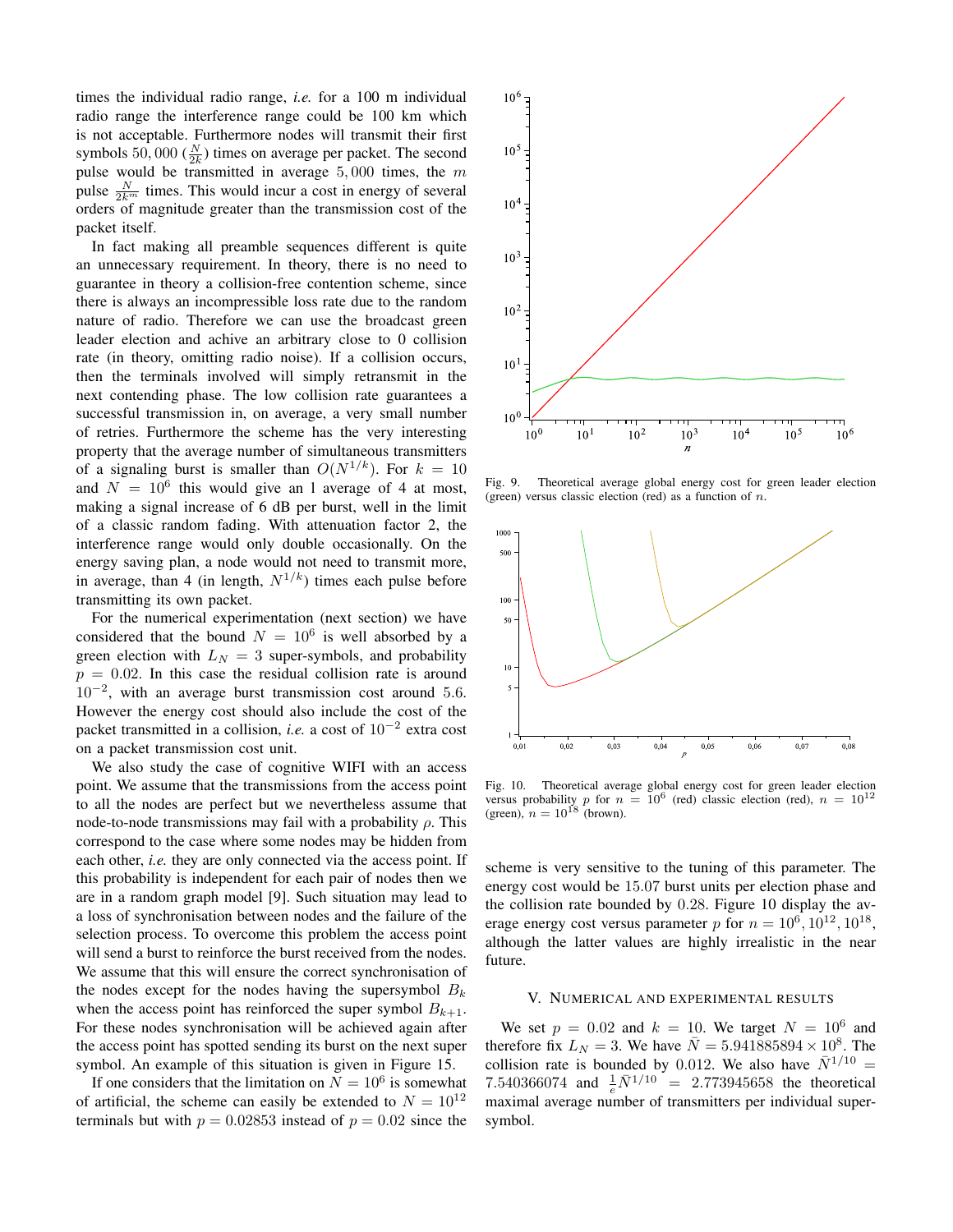

Fig. 11. Simulated number of actual transmitters of first bursts as a function of  $n$  (semilog plot).



Fig. 12. Simulated average number of transmitters per super-symbol as a function of  $n$  (semilog plot). 1,000 independent runs. From left to right, different colors, for super-symbols  $B_0$ ,  $B_1$ ,  $B_2$ ,  $B_3$ ,  $B_4$ ,  $B_5$ ,  $B_6$ ,  $B_7$ ,  $B_8$ and  $B_9$ .

In figures 11 and 12 we display the average number of transmitters on the first super-symbols for all values of  $n$  from 1 to  $N = 10^6$ . The simulation process is the following: we randomly select  $X_1, X_2, \ldots, X_N$ , and then we assume that the contenders are the  $n$  first terminals. Those which actually transmit their first super-symbol are those of rank  $i \leq n$  such that  $\lfloor k \frac{X_i}{k^{L_N}} \rfloor = \lfloor k \frac{X_n}{k^{L_N}} \rfloor$ . Notice that the transmitted supersymbol is  $B_{\ell}$  such that  $\ell = \lfloor k \frac{X_n}{k^{L_N}} \rfloor$ . We let *n* vary from 1 to  $N = 10^6$  for each simulation. In figure 11 we ran only one simulation to illustrate the typical numbers we face in the process. Color changes indicate super-symbol change. We ran 1,000 simulations. Notice that symbol  $B_9$  and  $B_8$  were actually transmitted in the simulation but only once, thus a simulated average of  $10^{-3}$  is unnoticeable on the figure.

 $\sum_{\ell} C_{\ell}(1, n)$  versus the theory. Figure 14 shows the actual Figure 13 displays the simulated average  $C(1, n)$  = standard deviation of  $C(1, n)$  obtained from the simulation. We remark that the values displayed in this figure times  $\frac{1}{1000}$ naturally hints the error bars of the previous figures.

We now consider nodes communicating with an access point using the LGE mechanism.  $\rho$  is the probability that two random nodes can not see each other, we set  $N = 10^6$ . Figure 16 provides the collision rate as a function of  $\rho$ . We observe that even for large  $\rho$ , the LGE mechanism provides "good" collision rate. In the same conditions, Figure 17 provides the energy consummed by the stations in the first super-symbol. This energy remains low even large values of  $\rho$  if we consider the large number  $N = 10^6$  of contenders.

#### VI. CONCLUSION

We have described and analyzed a new distributed broadcast leader election algorithm under the innovative performance



Fig. 13. Simulated mean of  $C(1, n)$  (green) and theoretical values versus *n* from 1 to 10<sup>6</sup>, with  $k = 10$ ,  $q = 0.98$  and  $L<sub>N</sub> = 3$ .



Fig. 14. Simulated standard deviation of  $C(1, n)$  (green) and theoretical values versus *n* from 1 to 10<sup>6</sup>, with  $k = 10$ ,  $q = 0.98$  and  $L<sub>N</sub> = 3$ .

parameter of the global energy cost. The leader election is limited to the reduction phase; if the reduction phase fails because the number of survivors exceeds two, then a new election phase is executed. However the new algorithm has a global energy cost per *successful* leader election of the order of  $(N^{1/k}-1) \frac{k}{\log N}$  with an average duration of  $k \log_k \log N$ , where  $k$  is an adjustable parameter of the algorithm.

We describe an application to cognitive WiFi, where the green election is used as a systematic medium access protocol. In this case the parameter  $k$  is bounded by the ratio between the inter-frame time interval in WiFi and the new mini-slot duration (typically  $k \approx 10$ ).

#### **REFERENCES**

- [1] R. G. Gallager, P. A. Humblet, and P. M. Spira "A Distributed Algorithm for Minimum-Weight Spanning Trees". ACM Transactions on Programming Languages and Systems, 1983.
- [2] R. M. Metcalfe, D. R. Boggs, Ethernet: distributed packet switching for local computer networks, Communication of the ACM 19 (1976), 395-404.
- [3] BS Tsybakov, VA Mikhailov "Random multiple packet access: part-andtry algorithm" Problemy Peredachi Informatsii, 1980.
- [4] JC Huang, T Berger "Delay analysis of 0.487 contention resolution algorithms" Communications, IEEE Transactions on IT, 1986
- [5] P Flajolet, R Sedgewick "Mellin transforms and asymptotics: finite differences and Rice's integrals" Theoretical Computer Science, 1995



Fig. 15. Synchronisation in cognitive WIFI with an access point.